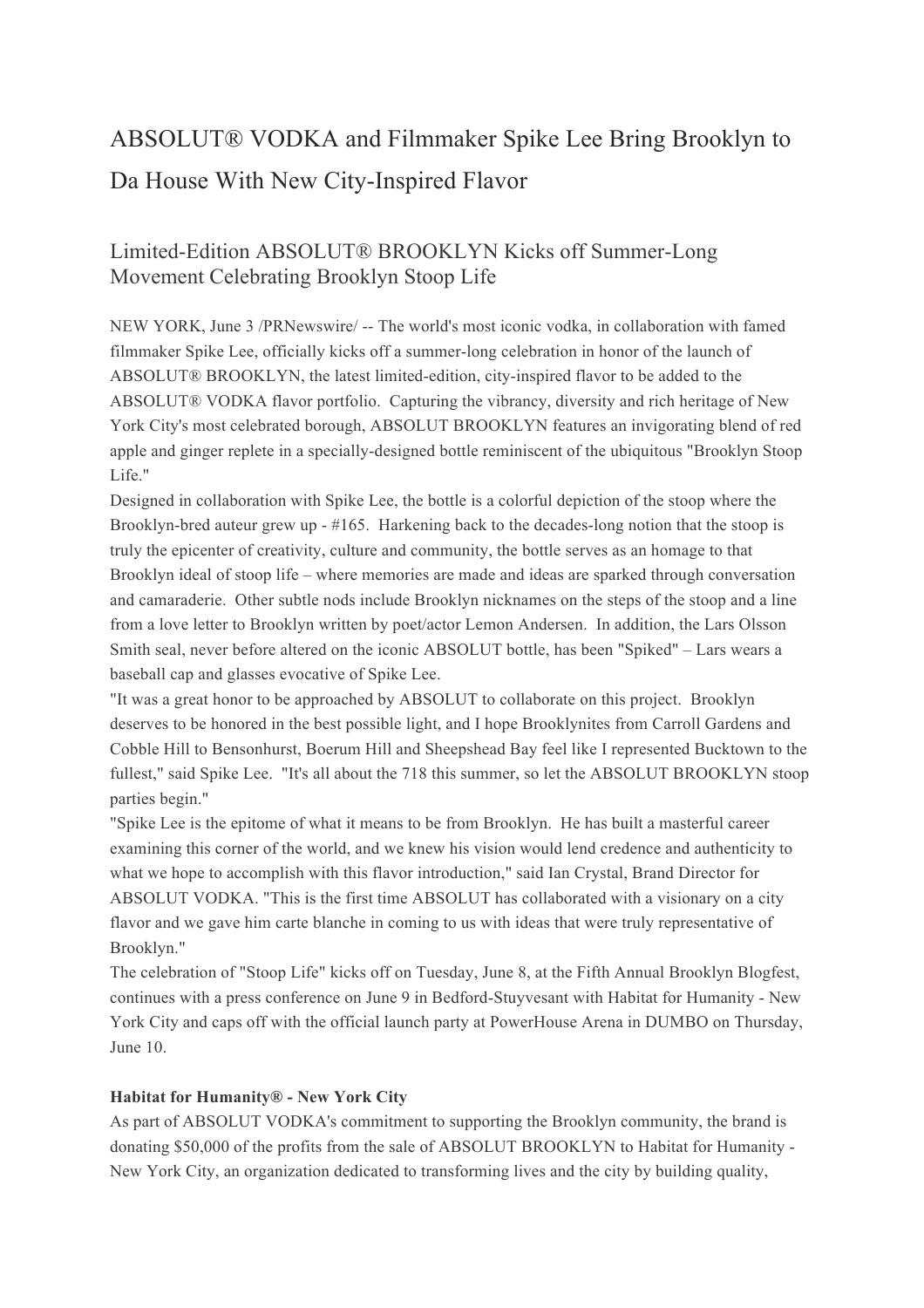affordable homes for families in need. The funds will be dedicated to Habitat's newest affordable homes project in Bedford-Stuyvesant, scheduled to be completed in 2011. On Wednesday, June 9, at 4 PM EDT, Spike Lee will join Ian Crystal, Brand Director of ABSOLUT VODKA, Josh Lockwood, Executive Director of Habitat-NYC, Harvey Chaplin, Chairman & CEO of Southern Wine and Spirits and Brooklyn Borough President Marty Markowitz to officially launch ABSOLUT BROOKLYN and kick off volunteer work on these homes.

"We are grateful for the generosity of time and labor that ABSOLUT is giving to Habitat for Humanity - New York City and the low-income, hardworking families we serve," Josh Lockwood said. "Bedford-Stuyvesant is a special community for us – Habitat-NYC has built many affordable homes in this historic neighborhood and we are thrilled to see such an innovative, well-respected brand giving back. I look forward to celebrating the summer of Stoop Life in Brooklyn." "I must say, it puts me in very good 'spirits' whenever I hear that one of Brooklyn's own, like superstar Spike Lee shows us all what it means to 'do the right things' – in this case, promote our home borough and create a partnership that funds Habitat for Humanity as well," said Brooklyn Borough President Marty Markowitz. "It's an ABSOLUT win-win – a philanthropic cocktail with the perfect Brooklyn mixology!"

#### **BROOKLYN INDUSTRIES**

ABSOLUT, Spike Lee and visual strategist Fuse Green have partnered with artist-owned Brooklyn retailer Brooklyn Industries to create a limited-edition t-shirt that celebrates Brooklyn Stoop Life. A percentage of the profits of t-shirt sales, sold online and at Brooklyn Industries retail locations citywide, will also benefit Habitat-NYC. The much-admired local retailer, lauded for being a cutting edge, artist-driven entity that gives back to the community, will also host ABSOLUT BROOKLYN happy hours for its customers throughout the summer.

In the late 1980s, ABSOLUT® VODKA launched its "Cities" advertising campaign with a wink and a nod to the intrinsic flare and historical heartbeat of what makes each city special. In 2007, the brand brought the "Cities" campaign to life with the launch of ABSOLUT® NEW ORLEANS, a flavor reminiscent of the Big Easy. Every year since then, ABSOLUT has introduced a limited-edition flavor – ABSOLUT® LOS ANGELES in 2008, ABSOLUT® BOSTON in 2009, and now ABSOLUT® BROOKLYN is honored as the fourth flavor in the city-inspired portfolio. Bottle images and additional ABSOLUT BROOKLYN cocktail recipes are available upon request. Visit www.facebook.com/ABSOLUTBROOKLYN for more information. ABSOLUT BROOKLYN is now available at bars, restaurants, nightclubs and retailers for Brooklyn stoop parties nationwide in 1L bottles with a suggested retail price of \$24.99.

ABSOLUT® BROOKLYN STOOP PARTY 1 part ABSOLUT® BROOKLYN 1 part Cranberry Juice 1 part Ginger Ale Build over ice in highball glass. Garnish with a lime wedge.

ABSOLUT® BROOKLYN SUNSET TWIST 1-1/2 parts ABSOLUT® BROOKLYN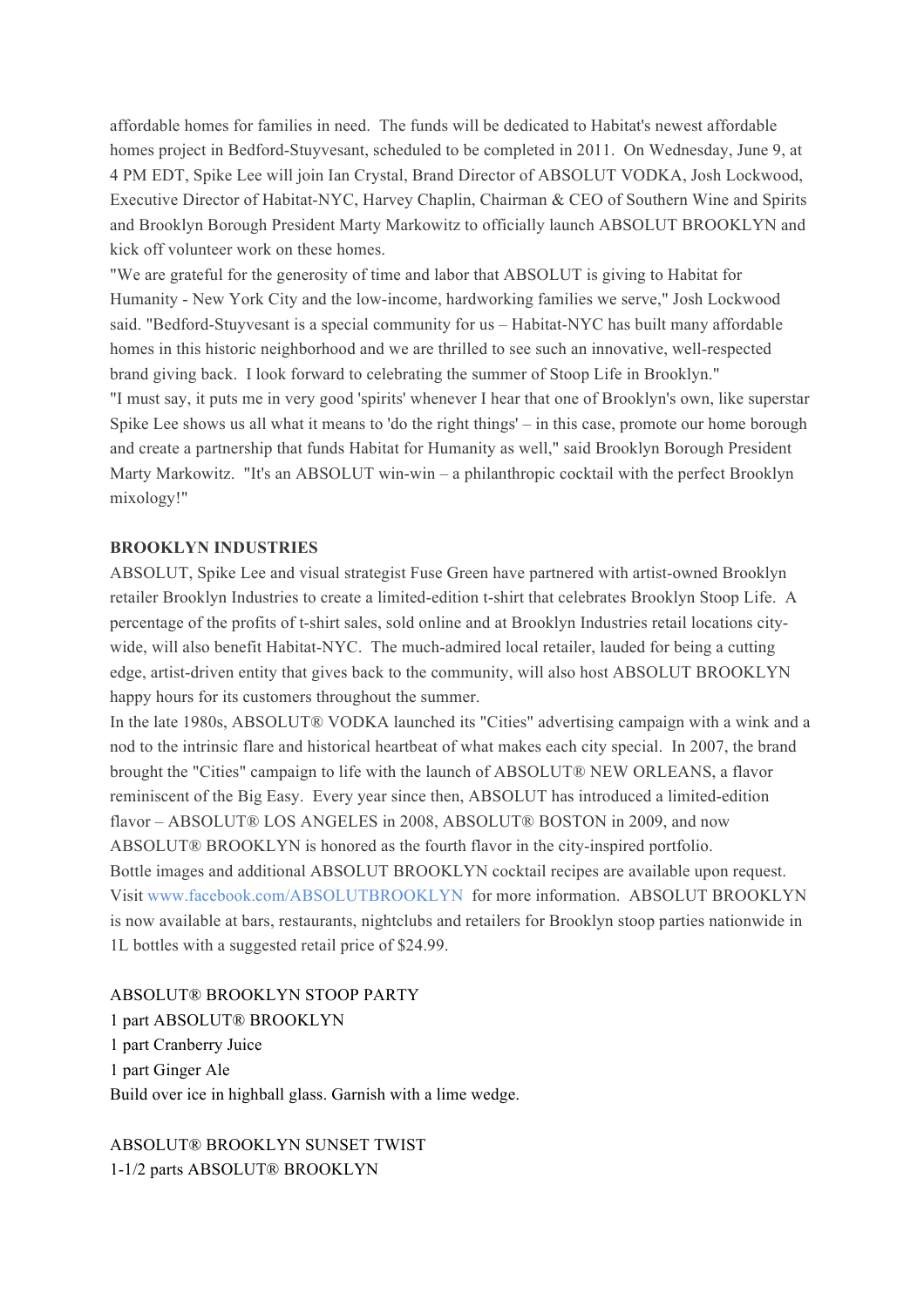1/2 part Malibu® Tropical Banana Orange Juice Build over ice in a rocks glass. Top with orange juice and garnish with an orange twist.

ABSOLUT® BROOKLYN GINGER 1-1/2 parts ABSOLUT® BROOKLYN 2 parts Ginger Ale Squeeze of Lime Pour over ice in a highball glass. Garnish with a lime wedge.

# **About Pernod Ricard USA**

Pernod Ricard USA is the premium spirits and wine company in the U.S., and the largest subsidiary of Paris, France-based Pernod Ricard SA. In July, 2008, Pernod Ricard completed the acquisition of the iconic ABSOLUT® Vodka brand from the V&S Group, and Pernod Ricard USA is now the secondleading company in the U.S. by sales value.

In addition to ABSOLUT®, Pernod Ricard USA's leading brands include such prestigious spirits as The Glenlivet® Single Malt Scotch Whisky, Chivas Regal® Scotch Whisky, Jameson® Irish Whiskey, Seagram's Extra Dry Gin®, Beefeater® Gin, Plymouth™ Gin, Martell® Cognac, Malibu®, Kahlua® Liqueur, Hiram Walker® Liqueurs, Pernod® and Ricard®; such superior wines as Jacob's Creek® and Brancott Estate®; and such exquisite champagnes and sparkling wines as Perrier Jouet® Champagne, G.H. Mumm™ Champagne and Mumm Napa® sparkling wines.

The company is based in Purchase, New York, and has roughly 1,000 employees across the country. Pernod Ricard USA urges all adults to consume its products responsibly and has an active campaign to promote responsible drinking. For more information on this, please visit: www.acceptresponsibility.org.

## **Habitat for Humanity - New York City**

Habitat for Humanity - New York City transforms lives and our city by building quality homes for families in need and by uniting all New Yorkers around the cause of affordable housing. With the help of thousands of volunteers every year, Habitat-NYC has built more than 220 affordable homes in the five boroughs of New York City. Learn more at www.habitatnyc.org.

#### **About Brooklyn Industries**

Brooklyn Industries is a cutting edge design company that sells its innovative clothes exclusively through its 14 retail stores and online website. Founded by visionary artist Lexy Funk in 1998, Brooklyn Industries' stores engage the local community in art, clothing, design and style. The Brooklyn Industries office, design studio and warehouse are located near the Brooklyn Navy Yard. In 2006, Brooklyn Industries was recognized as a top entrepreneur with Crain's New York Business' coated "Small Business Award." The company also ranked in Inc. Magazine's 500 list, which highlights the nation's fastest-growing private companies.

In 2009, Brooklyn Industries was honored as a "Green Power Pioneer" by ConEdison Solutions and Community Energy, Inc. in recognition of its commitment to using Wind Power in its stores and office headquarters. In 2010, Brooklyn Industries opened its 13th and 14th locations in Philadelphia and